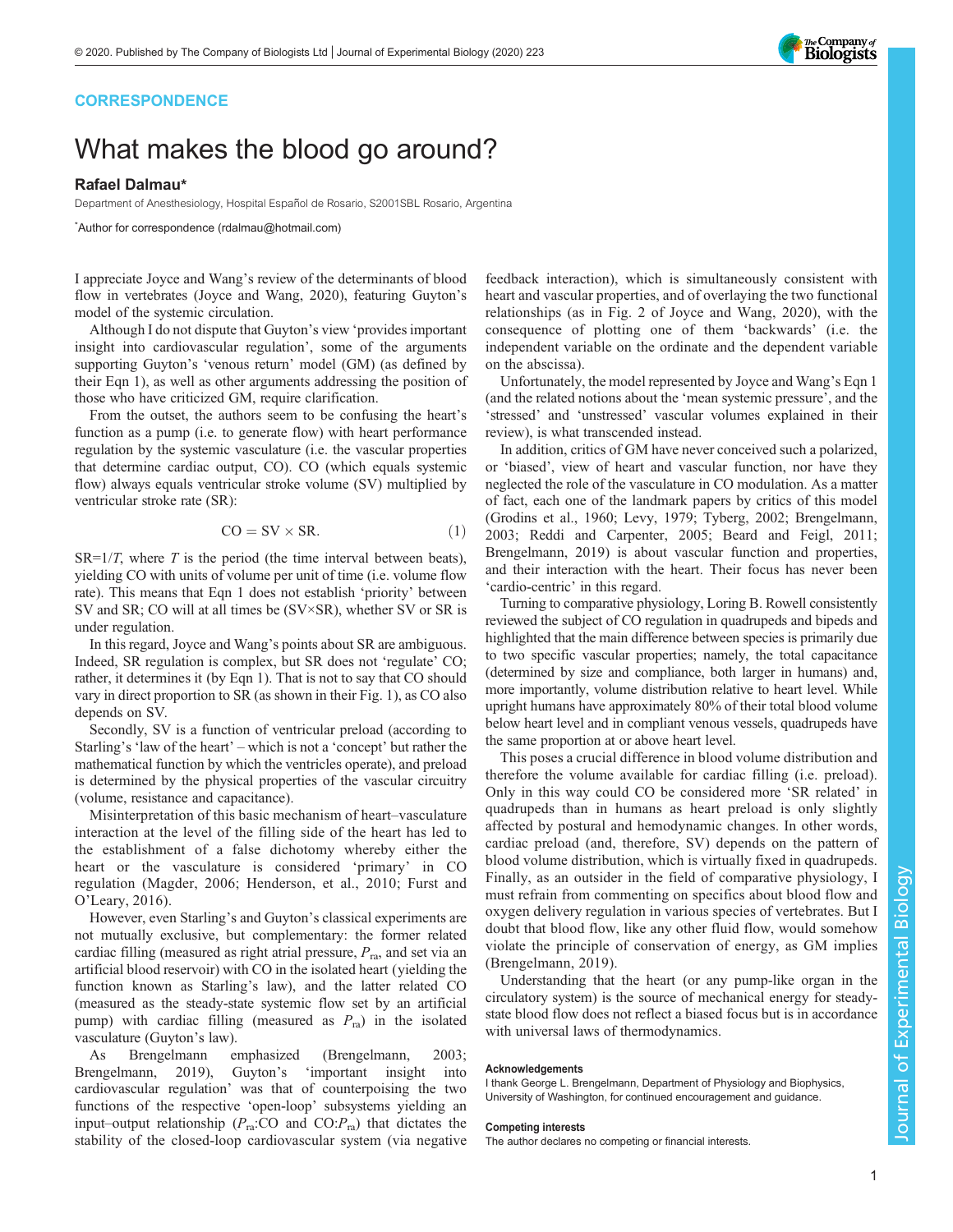#### <span id="page-1-0"></span>References

- Beard, D. A. and Feigl, E. O. [\(2011\). Understanding Guyton](https://doi.org/10.1152/ajpheart.00228.2011)'s venous return curves. [Am. J. Physiol. Heart. Circ. Physiol.](https://doi.org/10.1152/ajpheart.00228.2011) 301, H629-H633. doi:10.1152/ajpheart. [00228.2011](https://doi.org/10.1152/ajpheart.00228.2011)
- Brengelmann, G. L. [\(2003\). A critical analysis of the view that right atrial pressure](https://doi.org/10.1152/japplphysiol.00868.2002) [determines venous return.](https://doi.org/10.1152/japplphysiol.00868.2002) J. Appl. Physiol. 94, 849-859. doi:10.1152/ [japplphysiol.00868.2002](https://doi.org/10.1152/japplphysiol.00868.2002)
- Brengelmann, G. L. [\(2019\). Venous return and the physical connection between](https://doi.org/10.1152/ajpheart.00381.2019) [distribution of segmental pressures and volumes.](https://doi.org/10.1152/ajpheart.00381.2019) Am. J. Physiol. Heart Circ. Physiol. 317[, H939-H953. doi:10.1152/ajpheart.00381.2019](https://doi.org/10.1152/ajpheart.00381.2019)
- Furst, B. and O'Leary, A. M. [\(2016\). Is the heart a pressure or flow generator?](https://doi.org/10.1152/advan.00191.2015) [Possible implications and suggestions for cardiovascular pedagogy.](https://doi.org/10.1152/advan.00191.2015) Adv. Physiol. Educ. 40[, 200. doi:10.1152/advan.00191.2015](https://doi.org/10.1152/advan.00191.2015)
- [Grodins, F. S., Stuart, W. H. and Veenstra, R. L.](https://doi.org/10.1152/ajplegacy.1960.198.3.552) (1960). Performance [characteristics of the right heart bypass preparation.](https://doi.org/10.1152/ajplegacy.1960.198.3.552) Am. J. Physiol. 198, [552-560. doi:10.1152/ajplegacy.1960.198.3.552](https://doi.org/10.1152/ajplegacy.1960.198.3.552)
- [Henderson, W. R., Griesdale, D. E. G., Walley, K. R. and Sheel, A. W.](https://doi.org/10.1186/cc9247) (2010). [Clinical review: Guyton - the role of mean circulatory filling pressure and right atrial](https://doi.org/10.1186/cc9247) [pressure in controlling cardiac output.](https://doi.org/10.1186/cc9247) Crit. Care. 14, 243. doi:10.1186/cc9247
- Joyce, W. and Wang, T. [\(2020\). What determines systemic blood flow in](https://doi.org/10.1242/jeb.215335) vertebrates? J. Exp. Biol. 223[, jeb215335. doi:10.1242/jeb.215335](https://doi.org/10.1242/jeb.215335)
- Levy, M. N. [\(1979\). The cardiac and vascular factors that determine systemic blood](https://doi.org/10.1161/01.RES.44.6.739) flow. Circ. Res. 44[, 739-747, 1979. doi:10.1161/01.RES.44.6.739](https://doi.org/10.1161/01.RES.44.6.739)

Magder, S. [\(2006\). Point:Counterpoint: The classical Guyton view that mean](https://doi.org/10.1152/japplphysiol.00698.2006) [systemic pressure, right atrial pressure, and venous resistance govern venous](https://doi.org/10.1152/japplphysiol.00698.2006) return is/is not correct. J. Appl. Physiol. 101[, 1523-1525. doi:10.1152/japplphysiol.](https://doi.org/10.1152/japplphysiol.00698.2006) [00698.2006](https://doi.org/10.1152/japplphysiol.00698.2006)

Tyberg, J. V. [\(2002\). How changes in venous capacitance modulate cardiac output.](https://doi.org/10.1007/s00424-002-0922-x) Pflugers Arch. Eur. J. Physiol. 445[, 10-17. doi:10.1007/s00424-002-0922-x](https://doi.org/10.1007/s00424-002-0922-x)

Reddi, B. A. J. and Carpenter, R. H. S. [\(2005\). Venous excess: a new approach to](https://doi.org/10.1152/japplphysiol.00535.2004) [cardiovascular control and its teaching.](https://doi.org/10.1152/japplphysiol.00535.2004) J. Appl. Physiol. 98, 356-364. doi:10. [1152/japplphysiol.00535.2004](https://doi.org/10.1152/japplphysiol.00535.2004)

10.1242/jeb.224162

## Response to 'What makes the blood go around?'

## William Joyce<sup>1,2,\*</sup> and Tobias Wang<sup>1</sup>

<sup>1</sup>Zoophysiology, Department of Bioscience, Aarhus University, 8000 Aarhus C, Denmark 2Department of Biology, University of Ottawa, 30 Marie Curie, Ottawa, ON K1N 6N5, Canada

\* Author for correspondence [\(william.joyce@bios.au.dk\)](mailto:william.joyce@bios.au.dk)

We thank Dr [Dalmau \(2020](#page-2-0)) for taking an interest in our review [\(Joyce and Wang, 2020](#page-2-0)). As we emphasised in our article, Guyton's model notoriously polarises opinion (e.g. Brengelmann, 2006; [Magder, 2006\)](#page-2-0), and we appreciate the correspondent's eagerness to foster continued scientific debate on the topic (e.g. [Dalmau, 2017,](#page-2-0) [2018](#page-2-0), [2019](#page-2-0)).

The relative contribution of central (cardiac) and peripheral (vascular) factors in determining systemic blood flow has been discussed for more than a century and we dispute that it can or should be dismissed as a 'false dichotomy', but rather that this discussion continues to provide fundamental insight into the mechanisms that dictate and regulate convective oxygen transport. We do not accuse the critics of the Guyton model of dismissing the role of the peripheral vasculature, but argue that 'cardio-centrism' is an innate predisposition to regard the heart as the primary regulator of blood flow as opposed to a staunchly guarded ideology.

Dalmau invokes Brengelmann's criticisms of the Guyton model, which emphasise the importance of the heart as a pump and label the view of mean circulatory filling pressure being a central driver for the circulatory system as a 'fallacy' (Brengelmann, 2006, 2016). However, Brengelmann's standpoint is far from universally accepted (Berger et al., 2016; [Magder, 2006](#page-2-0), [2016](#page-2-0)). Mean circulatory filling pressure, a key component in the classic Guytonian view of the circulation, provides the pressure gradient for venous return, and the heart can only pump the blood it receives. Clearly, this does not dismiss the importance of the pump function of the heart, but the contribution of the heart should be viewed as a 'restorative' force that refills the systemic vasculature [\(Magder, 2016\)](#page-2-0).

What is more difficult to reconcile is Dalmau's insistence that heart rate determines cardiac output, which (in a physiological sense) is incompatible with the overwhelming experimental evidence from cardiac pacing studies demonstrating that cardiac output does not change when heart rate is altered (e.g. Bada et al.,

2012; [Joyce et al., 2018](#page-2-0)). The heart can only deliver flow on the arterial side at a rate that equals venous return, and venous return is predominantly determined by vascular components. In this regard, we hold no 'ambiguity', despite concurring that systemic blood flow obviously is the product of heart rate and stroke volume in an algebraic sense.

In conclusion, we are grateful for being able to clarify that we do not believe that critics of the Guyton model disregard the role of the peripheral vasculature in general. However, we, like others, believe there is merit in the classical Guytonian model that mean circulatory filling pressure, as determined by blood volume and compliance of the blood vessels (i.e. vascular capacitance), is an important driver of venous return, which in turn determines cardiac output. We also take the opportunity to emphasise that experimental data suggest heart rate per se does not determine systemic blood flow (cardiac output). Of course, ultimately, the operating cardiovascular system involves both cardiac and venous return functions.

#### Competing interests

The authors declare no competing or financial interests.

#### References

- [Bada, A. A., Svendsen, J. H., Secher, N. H., Saltin, B. and Mortensen, S. P.](https://doi.org/10.1113/jphysiol.2011.225334) [\(2012\). Peripheral vasodilatation determines cardiac output in exercising humans:](https://doi.org/10.1113/jphysiol.2011.225334) insight from atrial pacing. J. Physiol. 590[, 2051-2060. doi:10.1113/jphysiol.2011.](https://doi.org/10.1113/jphysiol.2011.225334) [225334](https://doi.org/10.1113/jphysiol.2011.225334)
- [Berger, D., Moller, P. W. and Takala, J.](https://doi.org/10.1152/ajpheart.00622.2016) (2016). Reply to "Letter to the editor: Why persist [in the fallacy that mean systemic](https://doi.org/10.1152/ajpheart.00622.2016) pressure drives venous return?" Am. J. Physiol. Heart Circ. Physiol. 311[, H1336-H1337. doi:10.1152/ajpheart.00622.2016](https://doi.org/10.1152/ajpheart.00622.2016)
- Brengelmann, G. L. [\(2006\). Counterpoint: the classical Guyton view that mean](https://doi.org/10.1152/japplphysiol.00698a.2006) [systemic pressure, right atrial pressure, and venous resistance govern venous](https://doi.org/10.1152/japplphysiol.00698a.2006) return is not correct. J. Appl. Physiol. 101[, 1525-1526; discussion 1526-1527.](https://doi.org/10.1152/japplphysiol.00698a.2006) [doi:10.1152/japplphysiol.00698a.2006](https://doi.org/10.1152/japplphysiol.00698a.2006)
- Brengelmann, G. L. [\(2016\). Letter to the editor: why persist in the fallacy that mean](https://doi.org/10.1152/ajpheart.00536.2016) [systemic pressure drives venous return?](https://doi.org/10.1152/ajpheart.00536.2016) Am. J. Physiol. Heart Circ. Physiol. 311, [H1333-H1335. doi:10.1152/ajpheart.00536.2016](https://doi.org/10.1152/ajpheart.00536.2016)